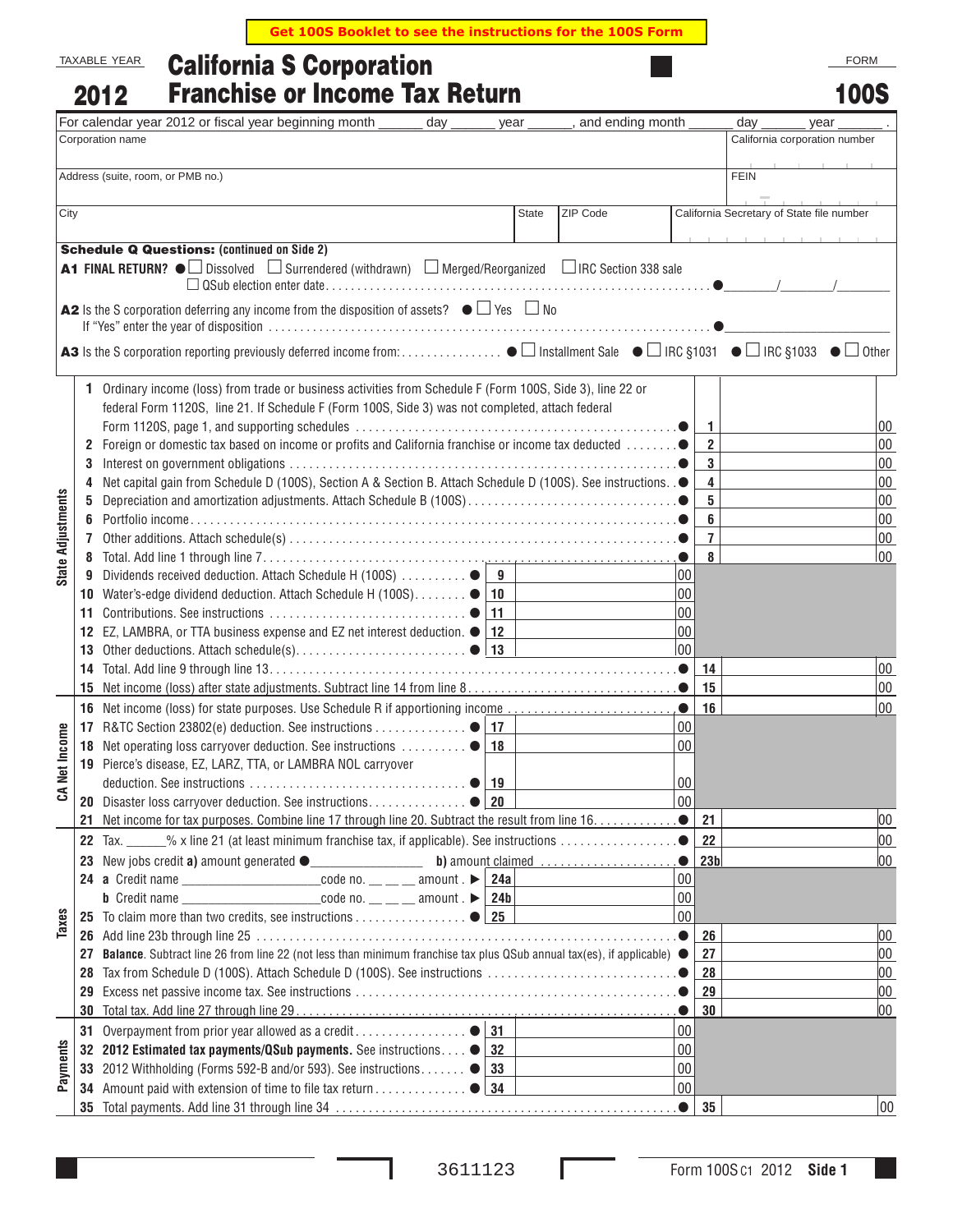

|                      |                                                                                                    | <b>36</b> Franchise or income tax due. If line 30 is more than line 35, subtract line 35 from line 30. Go to line 39 $\bullet$ 36                                                                                                                                                                                         |                                                                                                                                                                                               |                                     |                                | 00                                               |
|----------------------|----------------------------------------------------------------------------------------------------|---------------------------------------------------------------------------------------------------------------------------------------------------------------------------------------------------------------------------------------------------------------------------------------------------------------------------|-----------------------------------------------------------------------------------------------------------------------------------------------------------------------------------------------|-------------------------------------|--------------------------------|--------------------------------------------------|
|                      |                                                                                                    |                                                                                                                                                                                                                                                                                                                           |                                                                                                                                                                                               |                                     |                                | 00                                               |
|                      |                                                                                                    |                                                                                                                                                                                                                                                                                                                           |                                                                                                                                                                                               |                                     | 38                             | 00                                               |
|                      |                                                                                                    |                                                                                                                                                                                                                                                                                                                           |                                                                                                                                                                                               |                                     |                                |                                                  |
| Refund or Amount Due |                                                                                                    | 40 Refund. If the sum of line 38 and line 39 is less than 37, then subtract the result from line $37, \ldots, \ldots, \ldots$                                                                                                                                                                                             |                                                                                                                                                                                               |                                     | 00                             |                                                  |
|                      |                                                                                                    | See instructions to have the refund directly deposited. a Routing number  ● 40a                                                                                                                                                                                                                                           |                                                                                                                                                                                               |                                     |                                | the control of the control of the control of the |
|                      |                                                                                                    |                                                                                                                                                                                                                                                                                                                           |                                                                                                                                                                                               |                                     |                                |                                                  |
|                      |                                                                                                    | 41 a Penalties and interest. b $\bullet$ $\Box$ Check if estimate penalty computed using Exception B or C. See instructions $\bullet$                                                                                                                                                                                     |                                                                                                                                                                                               |                                     | 41a                            | $ _{00}$                                         |
|                      |                                                                                                    | 42 Total amount due. Add line 36, line 38, line 39, and line 41a, then subtract line 37 from the result                                                                                                                                                                                                                   |                                                                                                                                                                                               |                                     | 42                             | $ 00\rangle$                                     |
|                      |                                                                                                    | <b>Schedule Q Questions (continued from Side 1)</b>                                                                                                                                                                                                                                                                       |                                                                                                                                                                                               |                                     |                                |                                                  |
|                      |                                                                                                    | <b>B</b> 1. During this taxable year, did another person or legal entity<br>acquire control or majority ownership (more than a                                                                                                                                                                                            | $\begin{tabular}{c c} \hline \textbf{F} & Date incorporated: & \textit{\textbf{---}} & \textit{\textbf{---}} \\ \hline \textbf{Where:} & State \textit{\textbf{---}} & Country \end{tabular}$ |                                     |                                |                                                  |
|                      |                                                                                                    | 50% interest) of this corporation or any of its subsidiaries<br>that owned California real property (i.e., land, buildings),                                                                                                                                                                                              | G Maximum number of shareholders in the S corporation                                                                                                                                         |                                     |                                |                                                  |
|                      |                                                                                                    | leased such property for a term of 35 years or more, or<br>leased such property from a government agency for                                                                                                                                                                                                              | H Date business began in California or date income was first derived                                                                                                                          |                                     |                                |                                                  |
|                      |                                                                                                    | subsidiaries acquire control or majority ownership (more                                                                                                                                                                                                                                                                  |                                                                                                                                                                                               |                                     |                                |                                                  |
|                      |                                                                                                    | than a 50% interest) in another legal entity that owned<br>California real property (i.e., land, buildings), leased such property for a term of 35 years or more, or leased such                                                                                                                                          |                                                                                                                                                                                               |                                     |                                |                                                  |
|                      |                                                                                                    | property from a government agency for any term? $\ldots$ $\bullet$ $\Box$ Yes $\Box$ No                                                                                                                                                                                                                                   | <b>L</b> Accounting method: $\bullet$ (1) $\Box$ Cash (2) $\Box$ Accrual (3) $\Box$ Other                                                                                                     |                                     |                                |                                                  |
|                      |                                                                                                    | 3. During this taxable year, has more than 50% of the voting<br>stock of this corporation cumulatively transferred in one or<br>more transactions after an interest in California real                                                                                                                                    | <b>M</b> Location of principal<br>accounting records:                                                                                                                                         |                                     |                                |                                                  |
|                      |                                                                                                    | property (i.e., land, buildings) was transferred to it that was<br>excluded from property tax reassessment under Revenue                                                                                                                                                                                                  | N "Doing business as" name. (See instructions): ●                                                                                                                                             |                                     |                                |                                                  |
|                      |                                                                                                    | and Taxation Code section 62(a)(2) and it was not reported<br>on a previous year's tax return? $\ldots$ $\ldots$ $\ldots$ $\ldots$ $\ldots$ $\bullet$ $\Box$ Yes $\Box$ No                                                                                                                                                | O Have all required information returns (e.g., federal<br>Form 1099, 8300 and state Forms 592, 592-B etc.)                                                                                    |                                     |                                |                                                  |
|                      |                                                                                                    | (Yes requires filing of statement, penalties may apply- see instructions.)                                                                                                                                                                                                                                                |                                                                                                                                                                                               |                                     |                                |                                                  |
|                      |                                                                                                    | <b>C</b> Principal business activity code.                                                                                                                                                                                                                                                                                |                                                                                                                                                                                               |                                     |                                |                                                  |
|                      |                                                                                                    | Product or service                                                                                                                                                                                                                                                                                                        | Reflashed Scorporation included a reportable transaction                                                                                                                                      |                                     |                                |                                                  |
|                      |                                                                                                    | <b>D</b> Is this S corporation filing on a water's-edge basis<br>pursuant to R&TC Sections 25110 and 25113 for                                                                                                                                                                                                            | or listed transaction within this return?<br>If "Yes," complete and attach federal Form 8886, for each transaction.                                                                           |                                     |                                |                                                  |
|                      |                                                                                                    | E Does this tax return include Qualified                                                                                                                                                                                                                                                                                  |                                                                                                                                                                                               |                                     |                                |                                                  |
|                      |                                                                                                    |                                                                                                                                                                                                                                                                                                                           |                                                                                                                                                                                               |                                     |                                |                                                  |
|                      |                                                                                                    | Schedule J Add-On Taxes and Recapture of Tax Credits. See instructions.                                                                                                                                                                                                                                                   |                                                                                                                                                                                               |                                     |                                |                                                  |
|                      |                                                                                                    | 1 LIFO recapture due to S corporation election (IRC Section 1363(d)                                                                                                                                                                                                                                                       |                                                                                                                                                                                               |                                     |                                | 00                                               |
|                      |                                                                                                    | 2 Interest computed under the look-back method for completed long-term contracts (attach form FTB 3834) $\bullet$   2                                                                                                                                                                                                     |                                                                                                                                                                                               |                                     |                                | $00\,$                                           |
|                      |                                                                                                    | 3 Interest on tax attributable to installment: a) Sales of certain timeshares and residential lots                                                                                                                                                                                                                        |                                                                                                                                                                                               | $\bullet$                           | 3a                             | 00                                               |
|                      |                                                                                                    | <b>b)</b> Method for nondealer installment obligations                                                                                                                                                                                                                                                                    |                                                                                                                                                                                               |                                     | 3b                             | $00\,$                                           |
|                      |                                                                                                    |                                                                                                                                                                                                                                                                                                                           |                                                                                                                                                                                               |                                     | 4                              | $00\,$                                           |
|                      |                                                                                                    | 5 Credit recapture name:                                                                                                                                                                                                                                                                                                  | 5                                                                                                                                                                                             | $00\,$                              |                                |                                                  |
|                      | 6 Combine line 1 through line 5. Revise the amount on line 36 or line 37 above, whichever applies, |                                                                                                                                                                                                                                                                                                                           |                                                                                                                                                                                               |                                     |                                |                                                  |
|                      |                                                                                                    |                                                                                                                                                                                                                                                                                                                           |                                                                                                                                                                                               |                                     | 6                              | 00                                               |
|                      |                                                                                                    |                                                                                                                                                                                                                                                                                                                           |                                                                                                                                                                                               |                                     |                                |                                                  |
|                      |                                                                                                    | Under penalties of perjury, I declare that I have examined this return, including accompanying schedules and statements, and to the best of my knowledge and belief, it is<br>true, correct, and complete. Declaration of preparer (other than taxpayer) is based on all information of which preparer has any knowledge. |                                                                                                                                                                                               |                                     |                                |                                                  |
| Sign<br>Here         |                                                                                                    | Title                                                                                                                                                                                                                                                                                                                     |                                                                                                                                                                                               | Date                                | <b>Telephone</b>               |                                                  |
|                      |                                                                                                    | Signature                                                                                                                                                                                                                                                                                                                 |                                                                                                                                                                                               |                                     |                                |                                                  |
|                      |                                                                                                    | of officer $\blacktriangleright$                                                                                                                                                                                                                                                                                          |                                                                                                                                                                                               |                                     |                                |                                                  |
|                      |                                                                                                    | Officer's email address (optional)                                                                                                                                                                                                                                                                                        | Date                                                                                                                                                                                          |                                     |                                |                                                  |
| Paid                 | Preparer's                                                                                         | Preparer's<br>signature $\blacktriangleright$                                                                                                                                                                                                                                                                             |                                                                                                                                                                                               | Check if self-                      | <b>OPTIN</b>                   |                                                  |
|                      | <b>Use Only</b>                                                                                    |                                                                                                                                                                                                                                                                                                                           |                                                                                                                                                                                               | employed $\blacktriangleright \Box$ | <b>C</b> FEIN                  |                                                  |
|                      |                                                                                                    | Firm's name (or yours,                                                                                                                                                                                                                                                                                                    |                                                                                                                                                                                               |                                     |                                |                                                  |
|                      |                                                                                                    | if self-employed)<br>and address                                                                                                                                                                                                                                                                                          |                                                                                                                                                                                               |                                     | <b>Telephone</b>               |                                                  |
|                      |                                                                                                    |                                                                                                                                                                                                                                                                                                                           |                                                                                                                                                                                               |                                     |                                |                                                  |
|                      |                                                                                                    | May the FTB discuss this return with the preparer shown above? See instructions                                                                                                                                                                                                                                           |                                                                                                                                                                                               |                                     | $\bullet$ $\Box$ Yes $\Box$ No |                                                  |
|                      |                                                                                                    |                                                                                                                                                                                                                                                                                                                           |                                                                                                                                                                                               |                                     |                                |                                                  |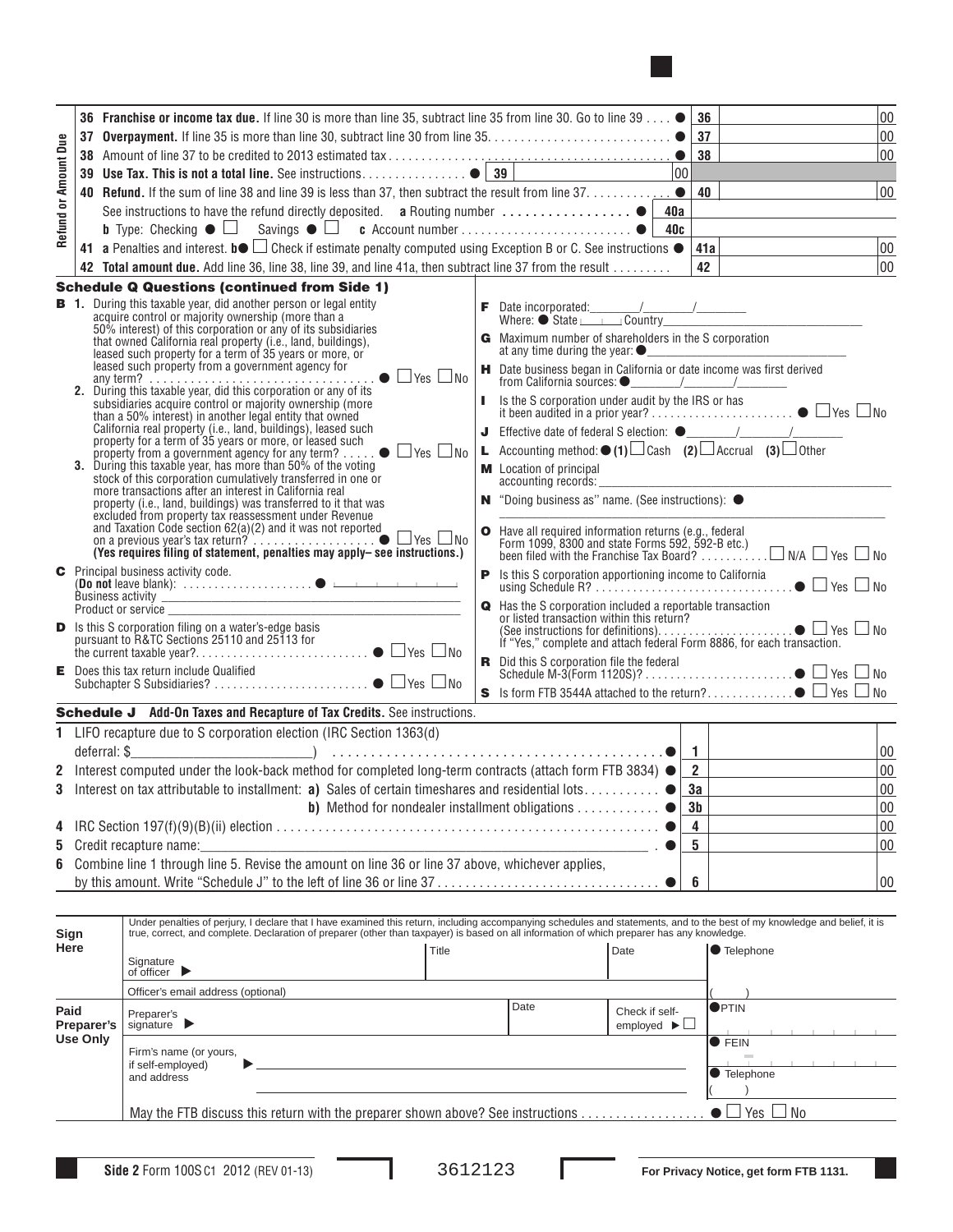|            |         | <b>Schedule F</b> Computation of Trade or Business Income. See instructions.                                                                          |                 |     |
|------------|---------|-------------------------------------------------------------------------------------------------------------------------------------------------------|-----------------|-----|
|            |         |                                                                                                                                                       | 1c              | 00  |
|            |         |                                                                                                                                                       | $\overline{2}$  | 100 |
| Income     |         |                                                                                                                                                       | $\mathbf{3}$    | 100 |
|            |         |                                                                                                                                                       | 4               | 100 |
|            |         |                                                                                                                                                       | 5               | 100 |
|            |         |                                                                                                                                                       | 6               | 100 |
|            |         |                                                                                                                                                       | $\overline{7}$  | 00  |
|            |         |                                                                                                                                                       | 8               | 00  |
|            | 9       |                                                                                                                                                       | 9               | 100 |
|            |         |                                                                                                                                                       | 10              | 00  |
|            | 11      |                                                                                                                                                       | 11              | 100 |
|            | $12 \,$ |                                                                                                                                                       | 12              | 100 |
|            |         |                                                                                                                                                       | 13              | 00  |
| Deductions |         |                                                                                                                                                       | 14c             | 00  |
|            |         |                                                                                                                                                       | 15              | 00  |
|            |         |                                                                                                                                                       | 16              | 100 |
|            | 17      |                                                                                                                                                       | 17              | 100 |
|            | 18      |                                                                                                                                                       | 18              | 100 |
|            |         |                                                                                                                                                       | 19 <sub>b</sub> | 100 |
|            | 20.     |                                                                                                                                                       | 20              | 100 |
|            | 21      |                                                                                                                                                       | 21              | 100 |
|            |         | 22 Ordinary income (loss) from trade or business. Subtract line 21 from line 6. Enter here and on Side 1, line 1. $\bullet$                           | 22              | 00  |
|            |         | The corporation may not be required to complete Schedule L and Schedule M-1. See Schedule L and Schedule M-1 instructions for reporting requirements. |                 |     |

|               | <b>Schedule L</b><br><b>Balance Sheet</b>                     |     | <b>Beginning of taxable year</b> | End of taxable year |     |  |  |
|---------------|---------------------------------------------------------------|-----|----------------------------------|---------------------|-----|--|--|
| <b>Assets</b> |                                                               | (a) | (b)                              | (c)                 | (d) |  |  |
|               | 1 Cash.                                                       |     |                                  |                     |     |  |  |
|               | 2 a Trade notes and accounts receivable                       |     |                                  |                     |     |  |  |
|               | <b>b</b> Less allowance for bad debts                         |     |                                  |                     |     |  |  |
|               | $3$ Inventories                                               |     |                                  |                     |     |  |  |
|               | 4 Federal and state government obligations                    |     |                                  |                     |     |  |  |
|               | <b>5</b> Other current assets. Attach schedule(s) $\ldots$ .  |     |                                  |                     |     |  |  |
|               | <b>6</b> Loans to shareholders. Attach schedule(s)            |     |                                  |                     |     |  |  |
|               | Mortgage and real estate loans                                |     |                                  |                     |     |  |  |
|               | 8 Other investments. Attach schedule(s).                      |     |                                  |                     | 0   |  |  |
|               | <b>9 a</b> Buildings and other fixed depreciable assets.      |     |                                  |                     |     |  |  |
|               | <b>b</b> Less accumulated depreciation                        |     |                                  |                     |     |  |  |
|               | 10 a Depletable assets                                        |     |                                  |                     |     |  |  |
|               | <b>b</b> Less accumulated depletion                           |     |                                  |                     |     |  |  |
|               | 11 Land (net of any amortization)                             |     |                                  |                     |     |  |  |
|               | 12 a Intangible assets (amortizable only)                     |     |                                  |                     |     |  |  |
|               | <b>b</b> Less accumulated amortization $\ldots \ldots \ldots$ |     |                                  |                     |     |  |  |
|               | 13 Other assets. Attach schedule(s)                           |     |                                  |                     |     |  |  |
|               |                                                               |     |                                  |                     |     |  |  |
|               | Liabilities and shareholders' equity                          |     |                                  |                     |     |  |  |
|               |                                                               |     |                                  |                     |     |  |  |
|               | 16 Mortgages, notes, bonds payable in less                    |     |                                  |                     |     |  |  |
|               |                                                               |     |                                  |                     |     |  |  |
|               | 17 Other current liabilities. Attach schedule(s)              |     |                                  |                     |     |  |  |
|               | 18 Loans from shareholders. Attach schedule(s)                |     |                                  |                     |     |  |  |
|               | 19 Mortgages, notes, bonds payable in                         |     |                                  |                     |     |  |  |
|               |                                                               |     |                                  |                     |     |  |  |
|               | 20 Other liabilities. Attach schedule(s)                      |     |                                  |                     |     |  |  |
|               |                                                               |     |                                  |                     |     |  |  |
|               |                                                               |     |                                  |                     |     |  |  |
|               | 23 Retained earnings                                          |     | O                                |                     |     |  |  |
|               | 24 Adjustments. Attach schedule(s)                            |     |                                  |                     |     |  |  |
|               | 25 Less cost of treasury stock                                |     | $\bullet$                        |                     |     |  |  |
|               | 26 Total liabilities and shareholders' equity                 |     |                                  |                     |     |  |  |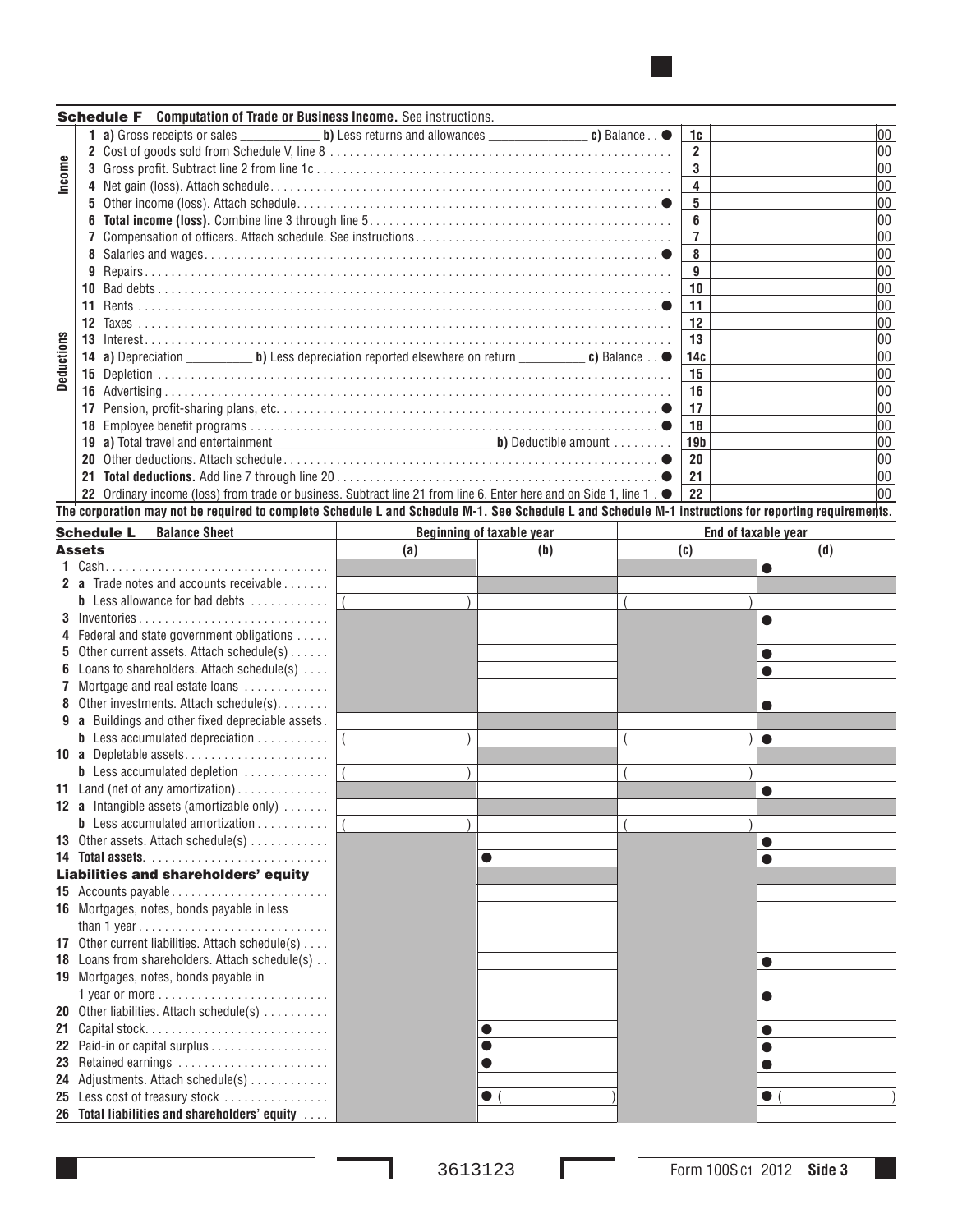| Reconciliation of Income (Loss) per Books With Income (Loss) per Return.<br><b>Schedule M-1</b><br>If the S corporation completed federal Schedule M-3 (Form 1120S). See instructions.                                           |                                                                                                                                                                                                                                                                                                                                                                                                                                                                                                                                                                                                        |
|----------------------------------------------------------------------------------------------------------------------------------------------------------------------------------------------------------------------------------|--------------------------------------------------------------------------------------------------------------------------------------------------------------------------------------------------------------------------------------------------------------------------------------------------------------------------------------------------------------------------------------------------------------------------------------------------------------------------------------------------------------------------------------------------------------------------------------------------------|
| 1 Net income per books<br><b>2</b> Income included on Schedule K, line 1 through<br>line 10b, not recorded on books this year<br>(itemize)                                                                                       | 5 Income recorded on books this year not<br>included on Schedule K, line 1 through<br>line 10b (itemize)<br>a Tax-exempt interest \$                                                                                                                                                                                                                                                                                                                                                                                                                                                                   |
| 3 Expenses recorded on books this year not<br>included on Schedule K, line 1 through<br>line 12e (itemize)<br><b>a</b> Depreciation $\frac{1}{2}$<br><b>b</b> State taxes \$<br><b>c</b> Travel and<br>$entertainment \ldots$ \$ | <b>c</b> Total. Add line 5a and line 5b $\ldots$ , $\ldots$<br>Deductions included on Schedule K, line 1<br>6<br>through line 12e, not charged against<br>book income this year (itemize)<br><b>b</b> State tax refunds $\$$<br>$\boldsymbol{c}$ Other S and $\boldsymbol{c}$ of $\boldsymbol{c}$ and $\boldsymbol{c}$ and $\boldsymbol{c}$ and $\boldsymbol{c}$ and $\boldsymbol{c}$ and $\boldsymbol{c}$ and $\boldsymbol{c}$ and $\boldsymbol{c}$ and $\boldsymbol{c}$ and $\boldsymbol{c}$ and $\boldsymbol{c}$ and $\boldsymbol{c}$ and $\boldsymbol{c}$ and $\boldsymbol{c}$ and $\boldsymbol{c$ |
| <b>d</b> Other\$<br>e Total. Add line 3a through line 3d ●                                                                                                                                                                       | <b>d</b> Total. Add line 6a through line $6c$ $\bullet$<br>Total. Add line 5c and line 6d<br>Income (loss) (Schedule K, line 19, col. d).                                                                                                                                                                                                                                                                                                                                                                                                                                                              |
| 4 Total. Add line 1 through line 3e                                                                                                                                                                                              |                                                                                                                                                                                                                                                                                                                                                                                                                                                                                                                                                                                                        |

## **Schedule M-2** CA Accumulated Adjustments Account, Other Adjustments Account, and Other Retained Earnings. See instructions.

| Important: Use California figures and federal procedures. |                                                                                      | (a)<br>Accumulated<br>adjustments<br>account | Other adjustments<br>account | Other retained earnings<br>(see instructions) |
|-----------------------------------------------------------|--------------------------------------------------------------------------------------|----------------------------------------------|------------------------------|-----------------------------------------------|
|                                                           |                                                                                      |                                              |                              |                                               |
|                                                           | 2 Ordinary income from Form 100S, Side 1, line 1                                     |                                              |                              |                                               |
| 3                                                         |                                                                                      |                                              |                              |                                               |
|                                                           |                                                                                      |                                              |                              |                                               |
| 5                                                         |                                                                                      |                                              |                              |                                               |
|                                                           |                                                                                      |                                              |                              |                                               |
| $\overline{7}$                                            | Distributions other than dividend distributions $\ldots \ldots \ldots \ldots \ldots$ |                                              |                              |                                               |
| 8                                                         |                                                                                      |                                              |                              |                                               |
| 9                                                         |                                                                                      |                                              |                              |                                               |
|                                                           |                                                                                      |                                              |                              |                                               |

## Schedule V **Cost of Goods Sold**

|  | 00 |
|--|----|
|  | 00 |
|  |    |
|  | 00 |
|  | 00 |
|  | 00 |
|  | 00 |
|  | 00 |
|  |    |
|  |    |
|  |    |

Check if the LIFO inventory method was adopted this taxable year for any goods. If checked, attach federal Form 970 . . . . . . . . . . . . . . . . . . . . . . . . . . . . . . If the LIFO inventory method was used for this taxable year, enter the amount of closing inventory computed under LIFO  $\ldots\ldots\bullet$ 

Ш